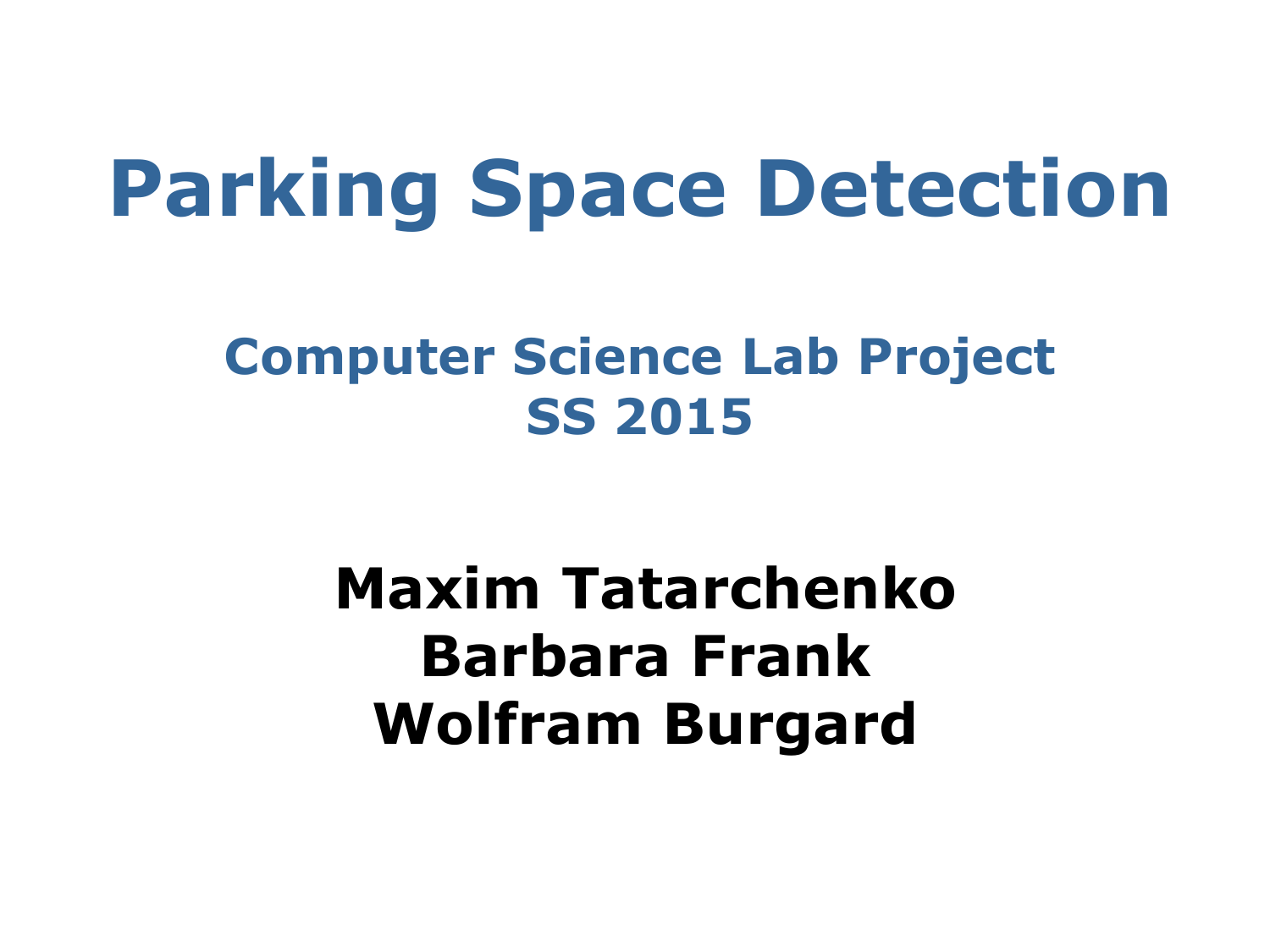## **Topic of this Project**

#### **How to find a free parking spot?**

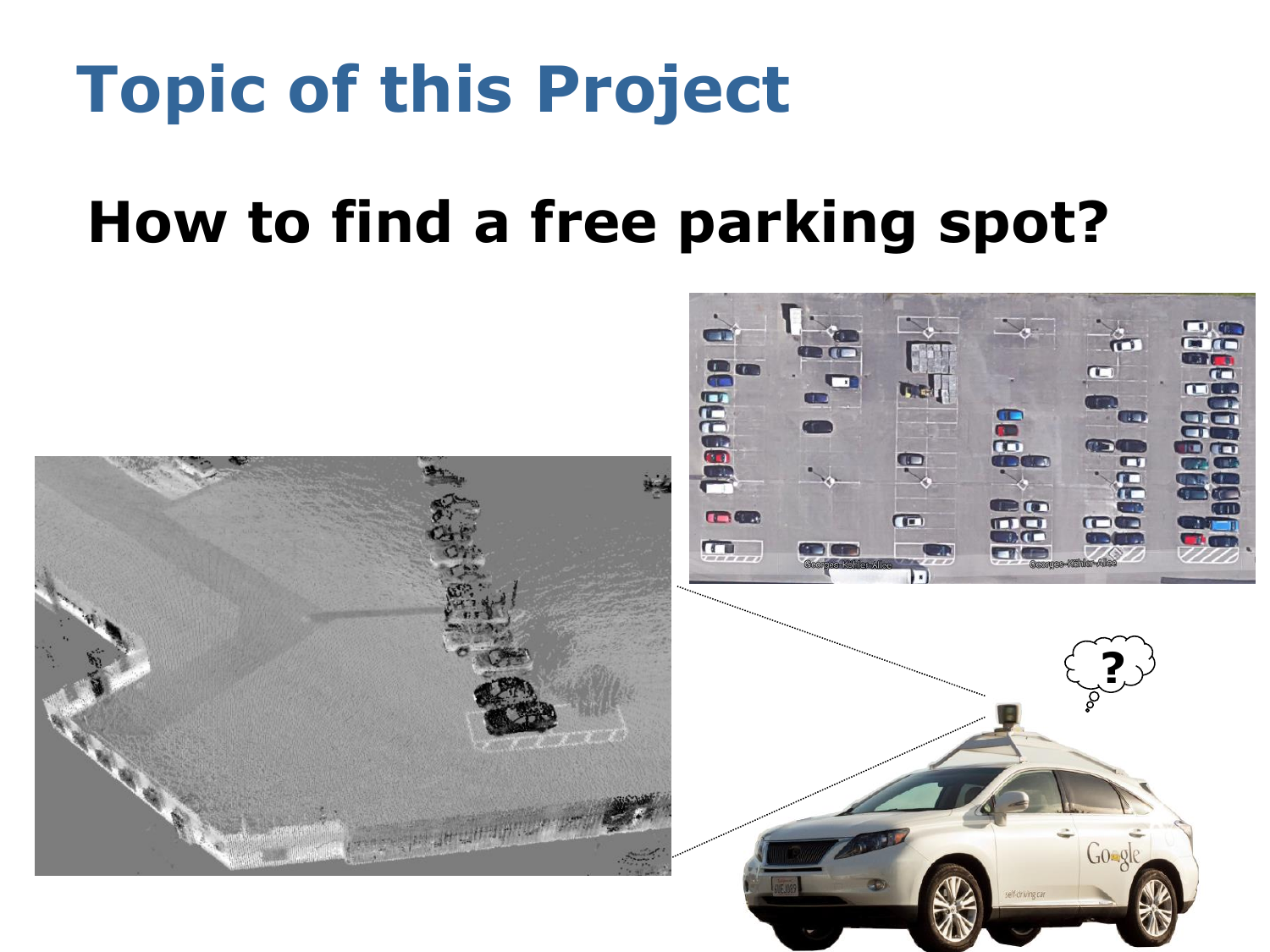# **Topic of this Project**

#### **How to find a free parking spot?**

- **How can we identify parking areas?**
- **How can we detect parking cars?**
- **How can we combine information?**
- **How can we improve our estimate** over time?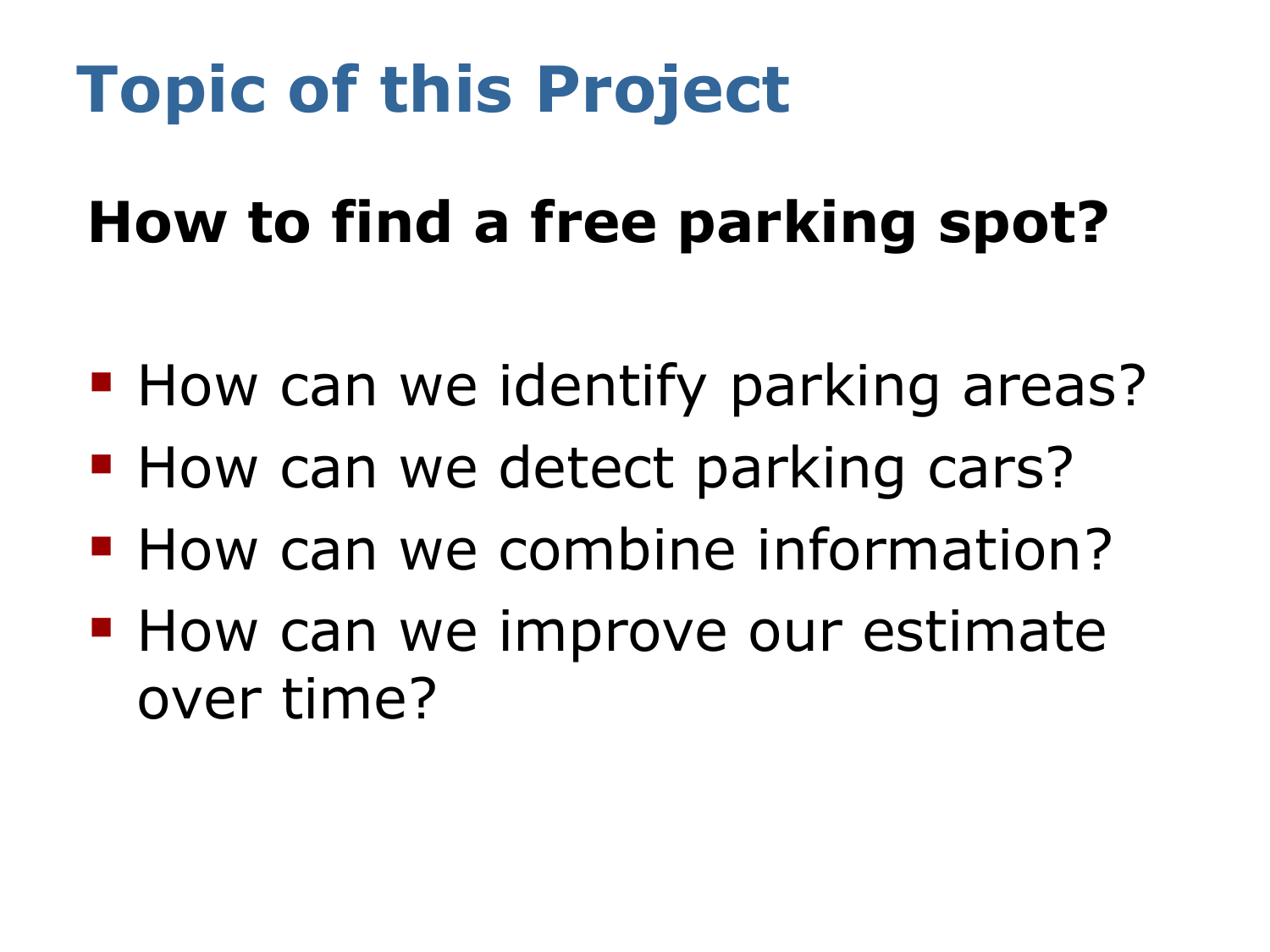## **Goals of this Course**

- **Hands-on development of a robotic** data analysis system
- Deeper understanding of 2D / 3D data analysis and reasoning
- **Practical programming experience**
- **Team work**
- **Experience in contributing to a** software project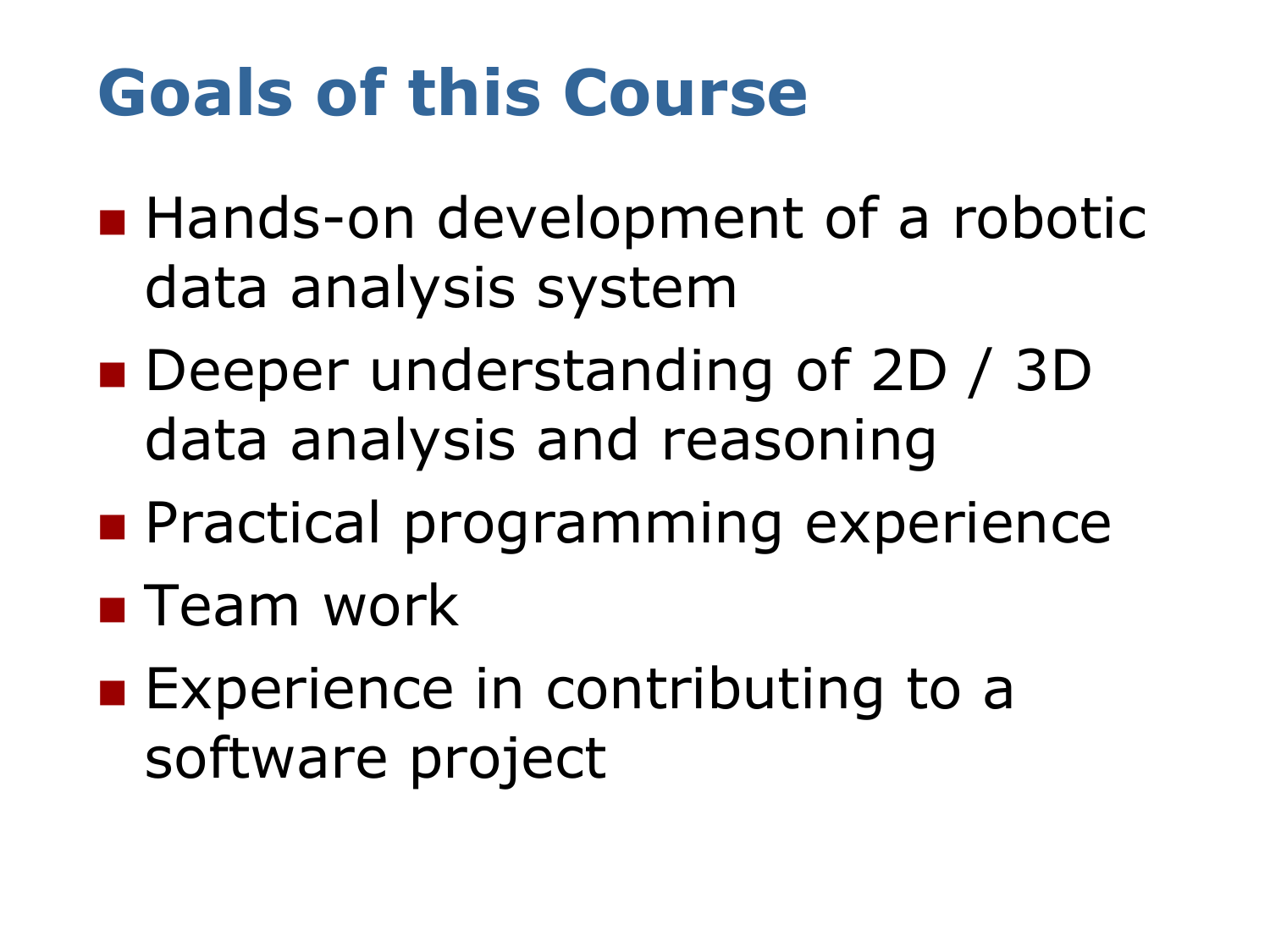## **Project Structure**

- One project, one goal, different tasks building on each other
- **Teams of 2/3 people**
- **Exeryone has an own component to** develop within the team
- **Team members are supposed to help** each other
- Workload  $\sim$ 2 days / week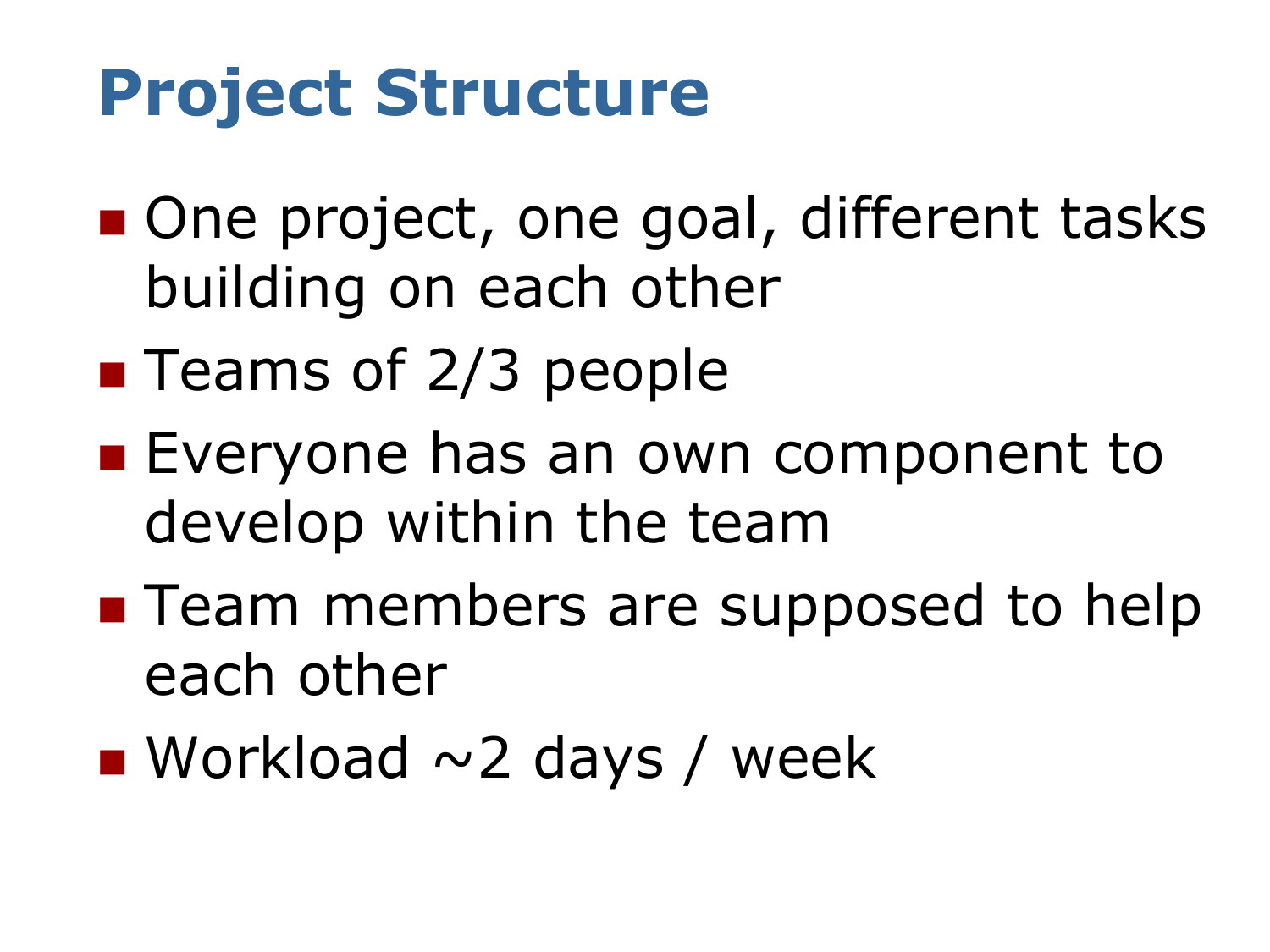#### **Requirements**

- **Support your team**
- Attend meetings
- **Present results for each milestone**

**Final evaluation and presentation of** the developed system will be graded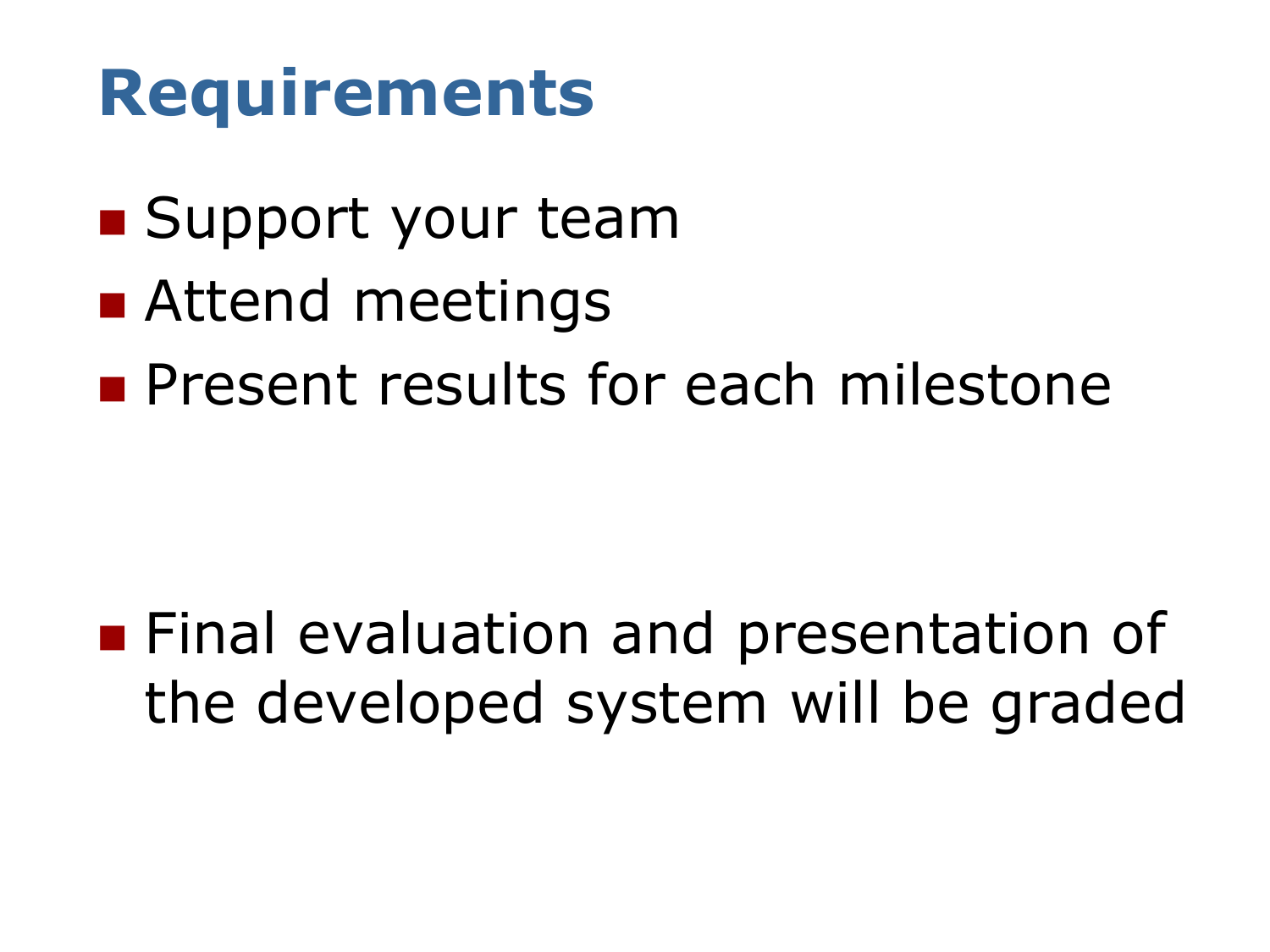# **Project Idea**

- Satellite images (static information)  $\rightarrow$  **identify allowed** parking areas
- 3D point cloud data (current observation)
	- $\rightarrow$  alignment with satellite image to identify **free** parking lots
- Combine  $2D + 3D$  information  $\rightarrow$  learn to detect cars in point clouds  $\rightarrow$  improve the map estimate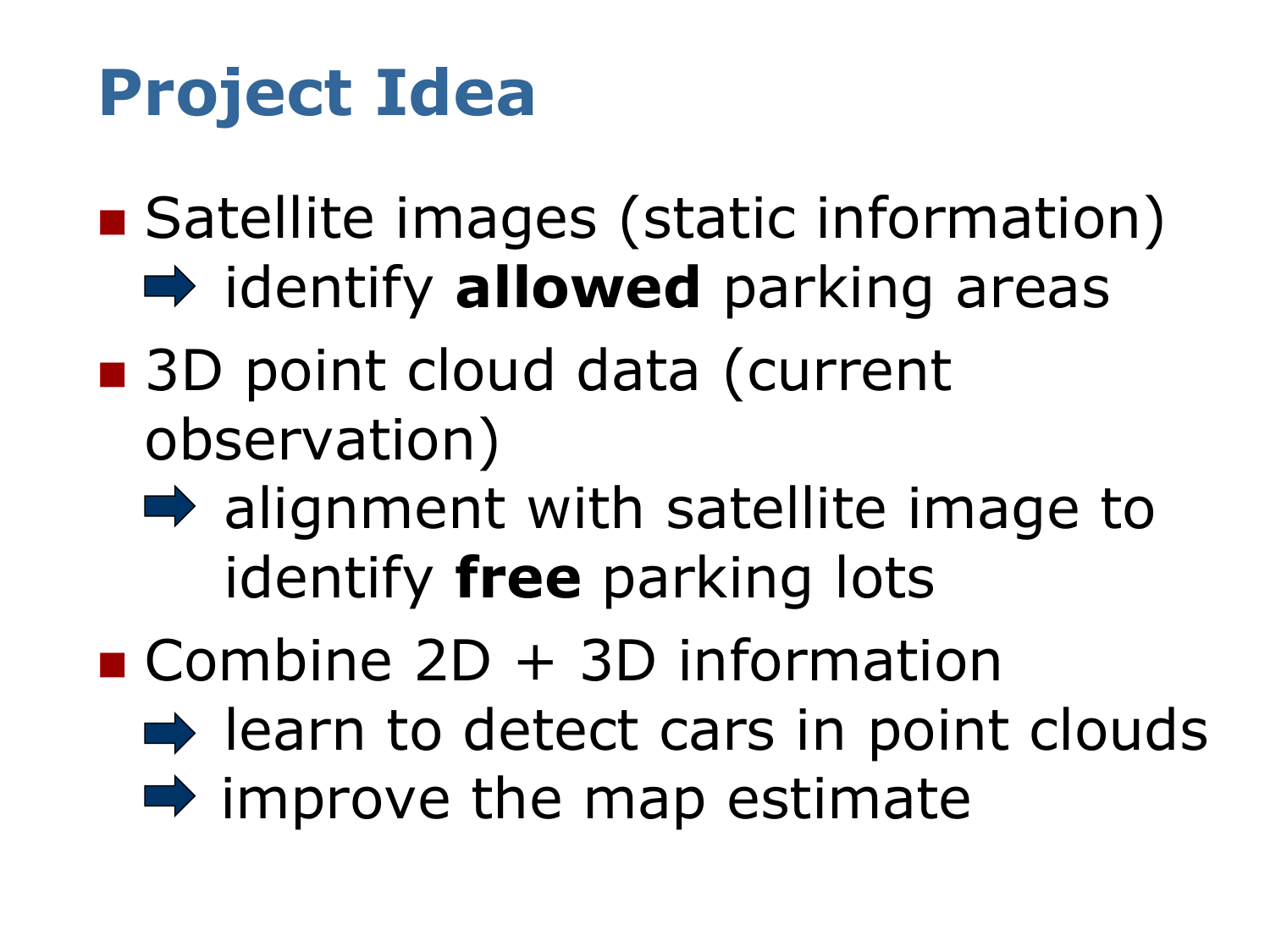

- 1. Parking area detection
- 2. Registration of point cloud and image
- 3. Car detection in point cloud
- 4. Map improvement

Data collection with robot Obelix?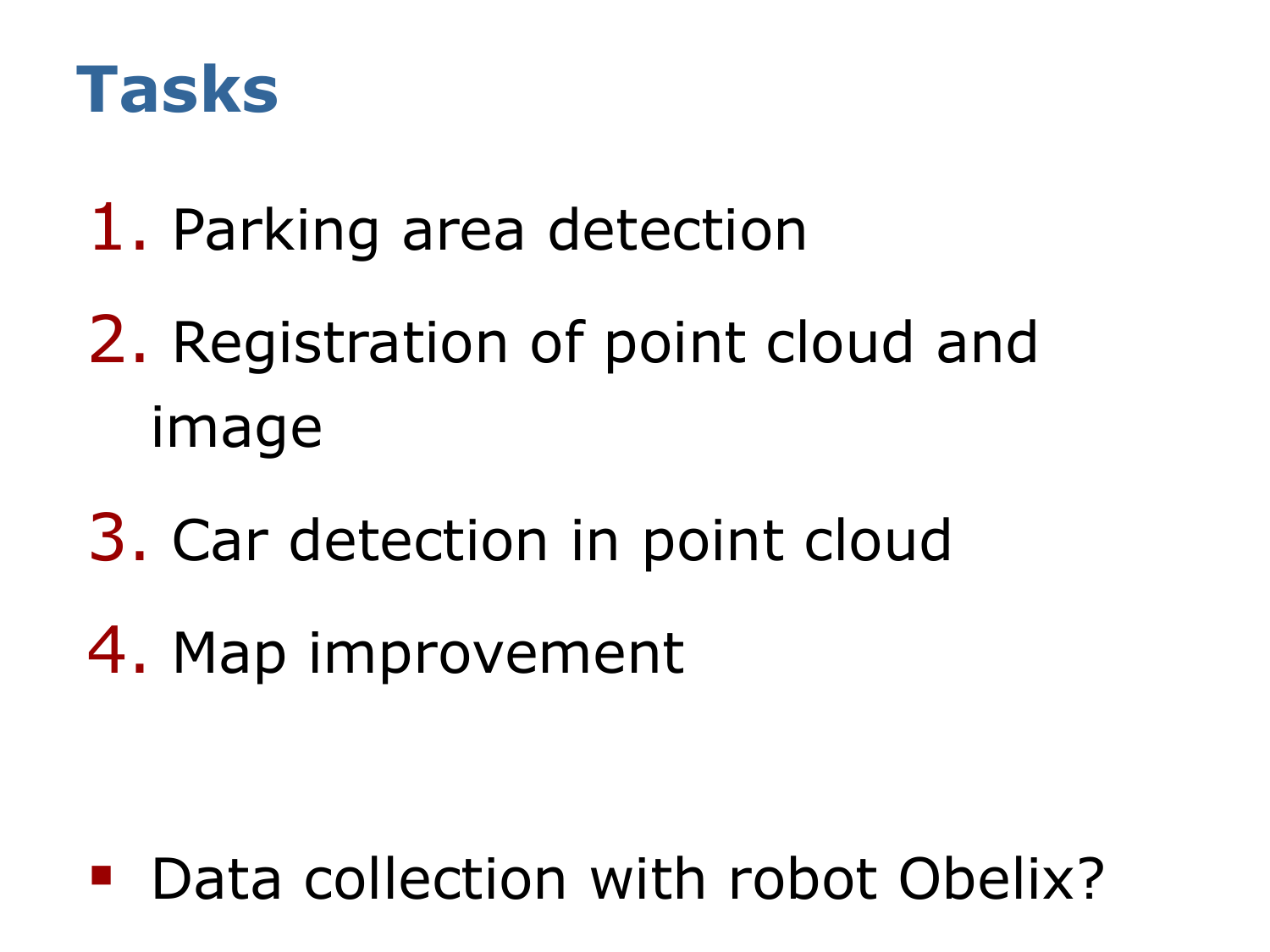### **Task 1: Parking Area Detection**

- **Detect parking area features in** images (e.g., lines, corners, patterns…)
- **Generate a map of parking spaces**
- **Evaluate your results**

**Topics: image processing, filtering,** segmentation, OpenCV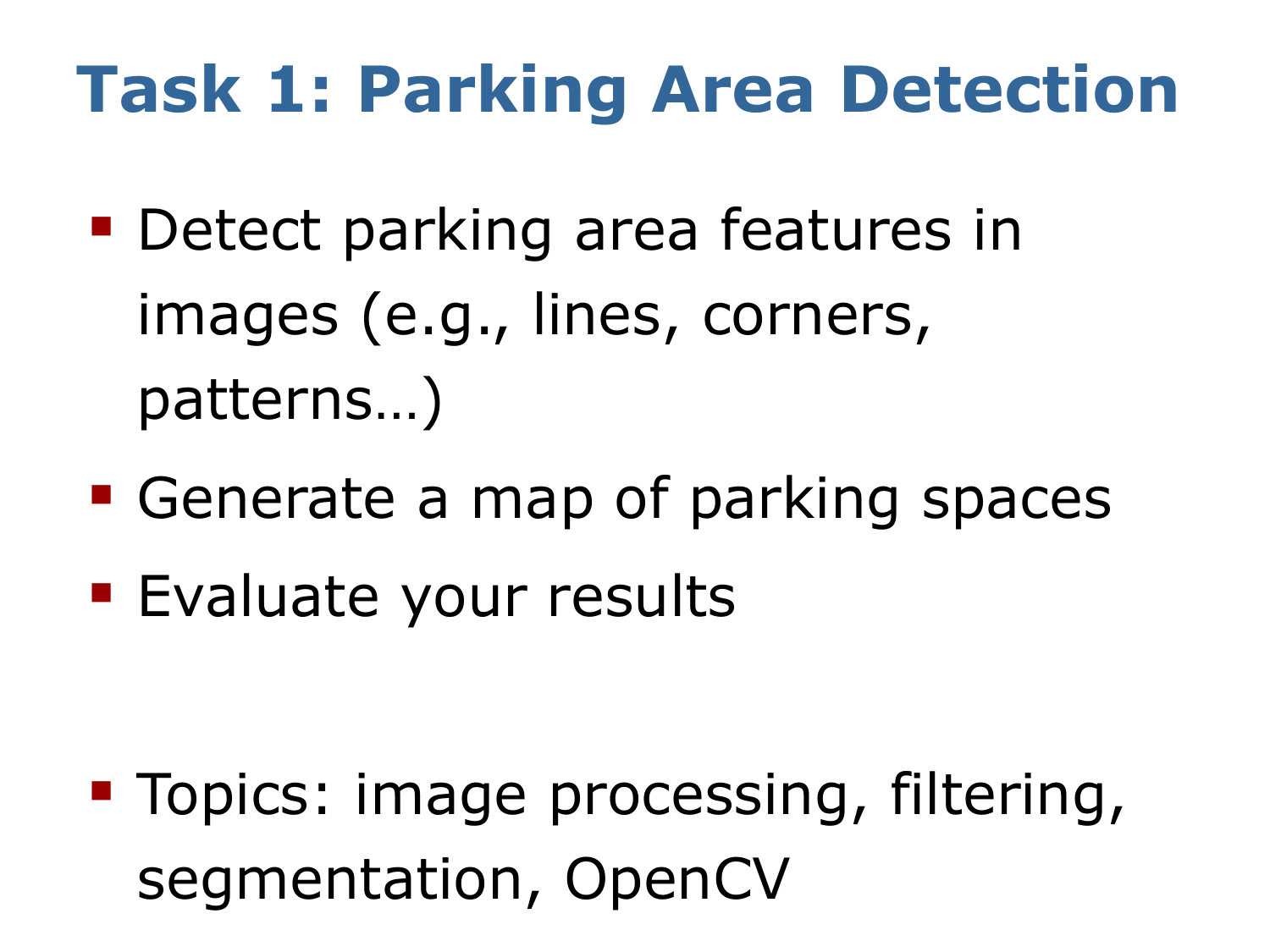#### **Example Data**





Ikea Real

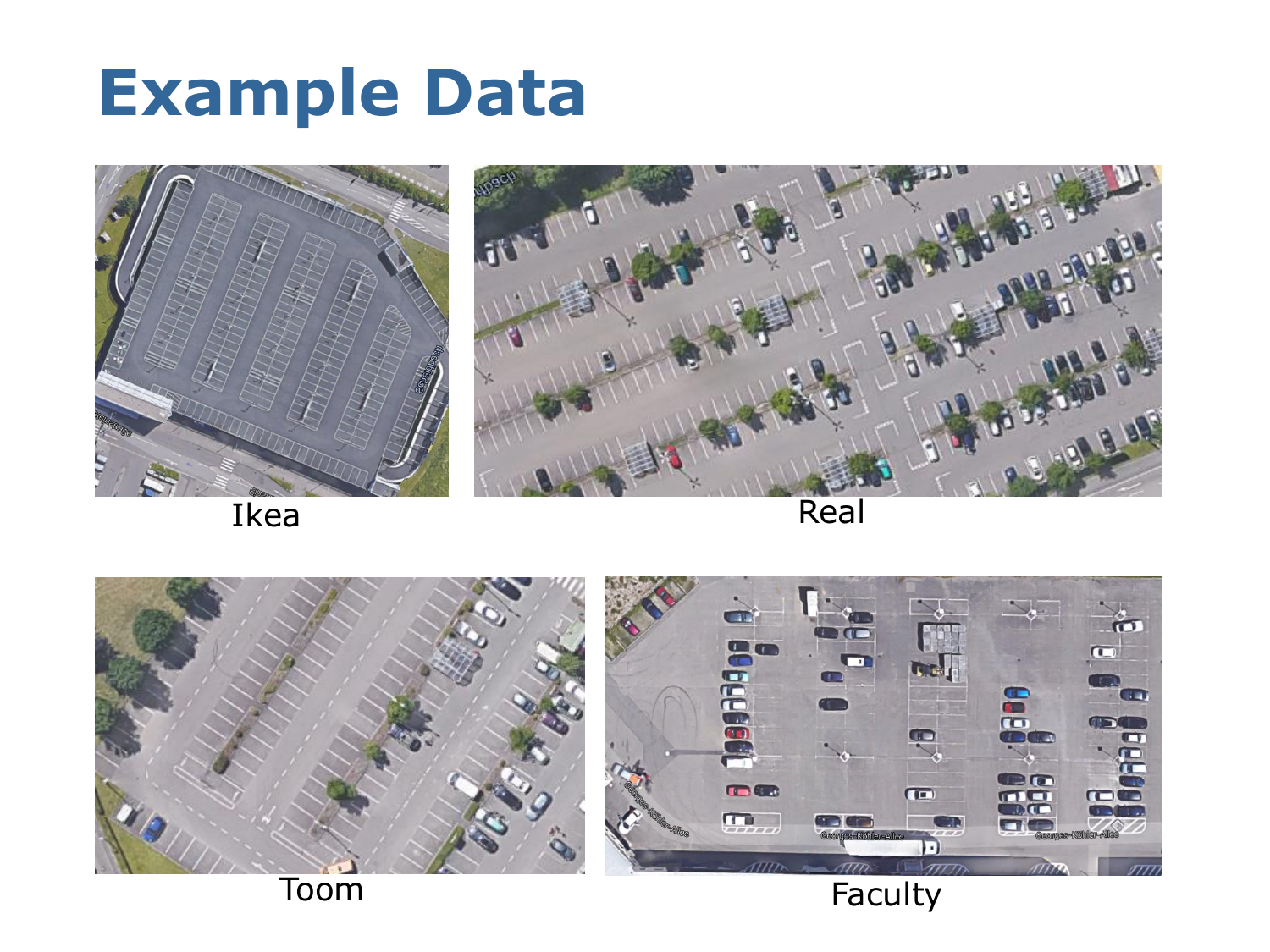### **Task 2: 2D - 3D Registration**

- Compute a transformation of the 2D image and the 3D point cloud
	- Given a set of correspondences
- Detect and visualize all free parking spaces
- **Label points in occupied parking** spaces as cars

**Topics: visualization, registration**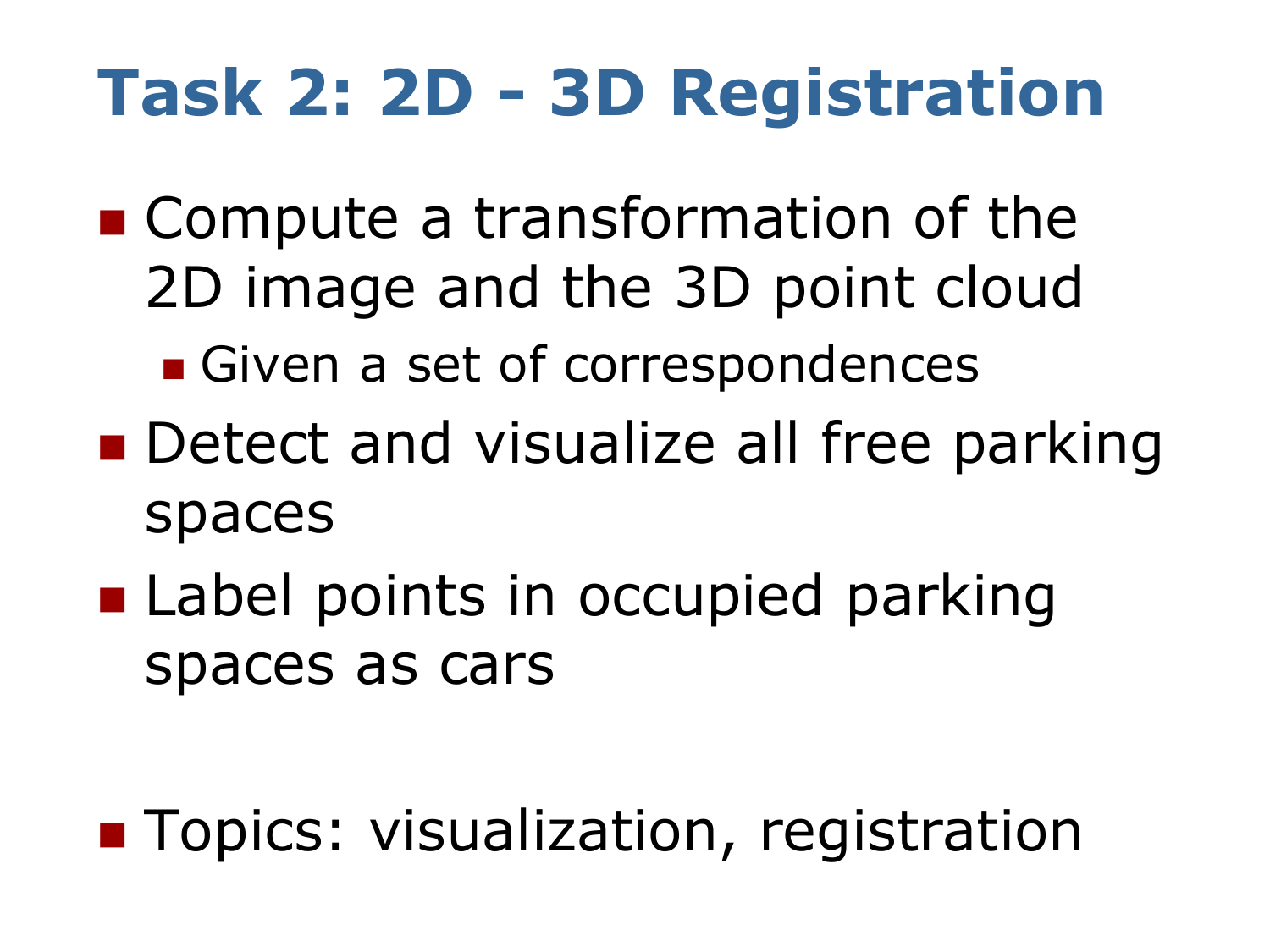#### **Task 3: Car Detection**

- **Registration from previous task** provides a segmentation of cars
- **Use these point clouds as training** examples to compute car features
- **Implement a car detector**

■ Topics: 3D features (e.g., NARF, spin images, 3D shape context), PCL, supervised learning techniques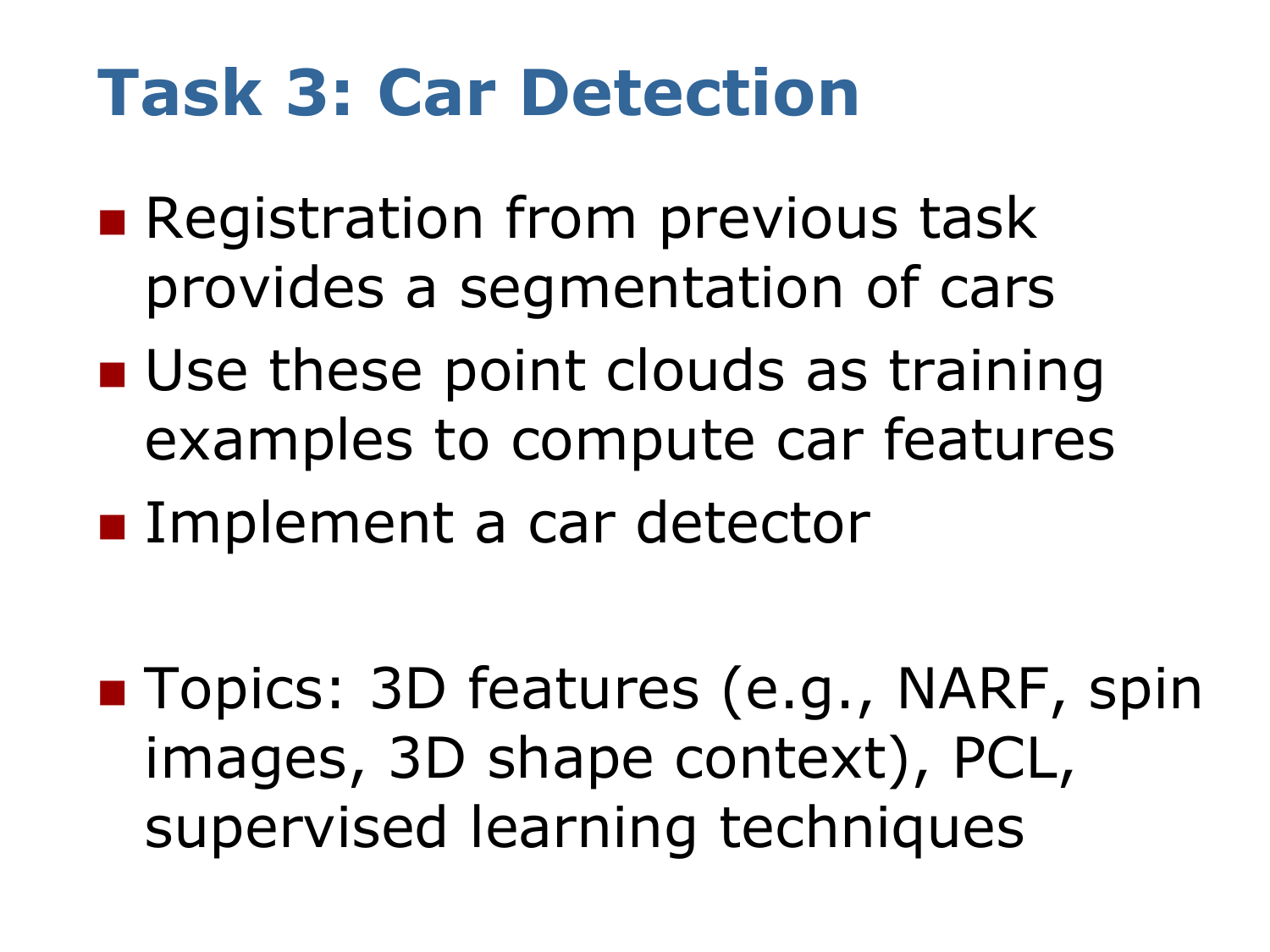## **Task 4: Map Improvement**

- **I** Identify inconsistencies between 2D image and 3D observation: observed cars but no allowed parking area
- **Improve the 2D map**
- Consider uncertainties in both classifications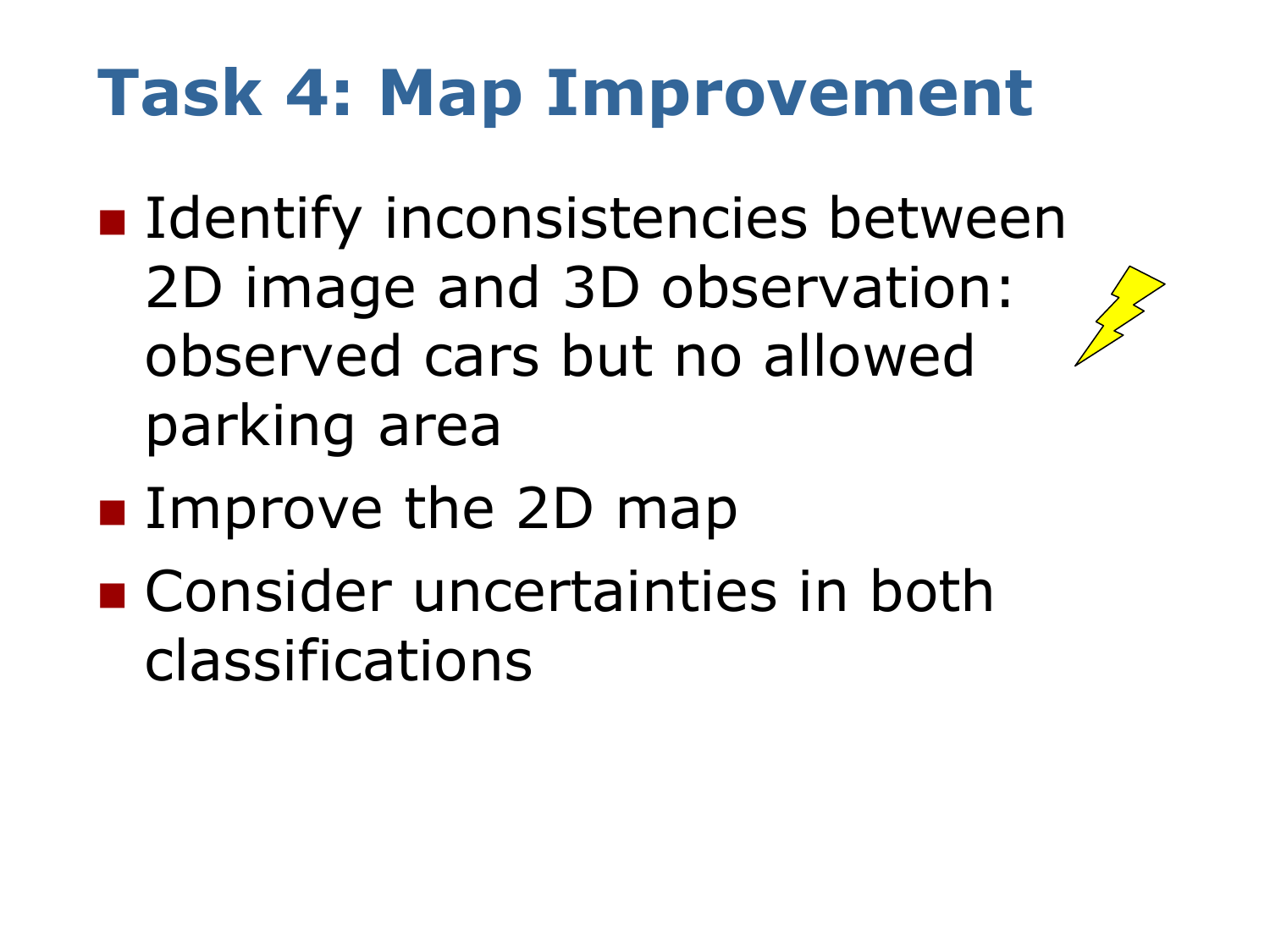# **Timeline: Milestones/Meetings**

- **19.05: M1 2D image segmentation**
- 09.06: M2 map overlay+free parking lots PCL tutorial
- 30.06: **M3** car classification
- **14.07: M4 improved maps**
- 28.07: final presentations



Summer Semester 2015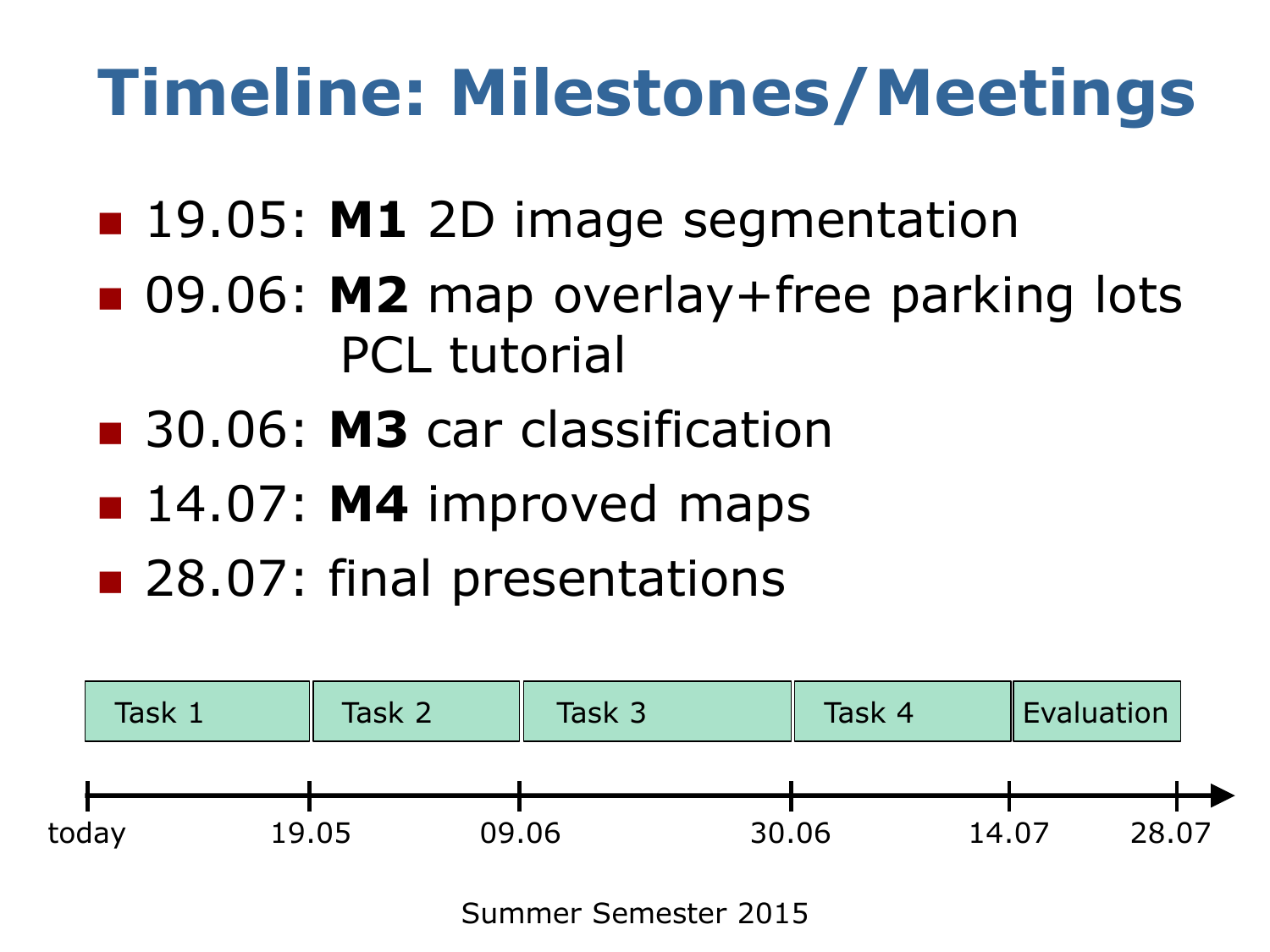## **Software Development**

#### **Libraries**

- OpenCV (Open computer vision library)
- **PCL (Point Cloud Library)**
- **Programming language** 
	- $C++$  (supported)
	- Matlab, Java, Python (also possible)
- **Operating system** 
	- Linux (Ubuntu 14.04)
	- Windows / Mac ?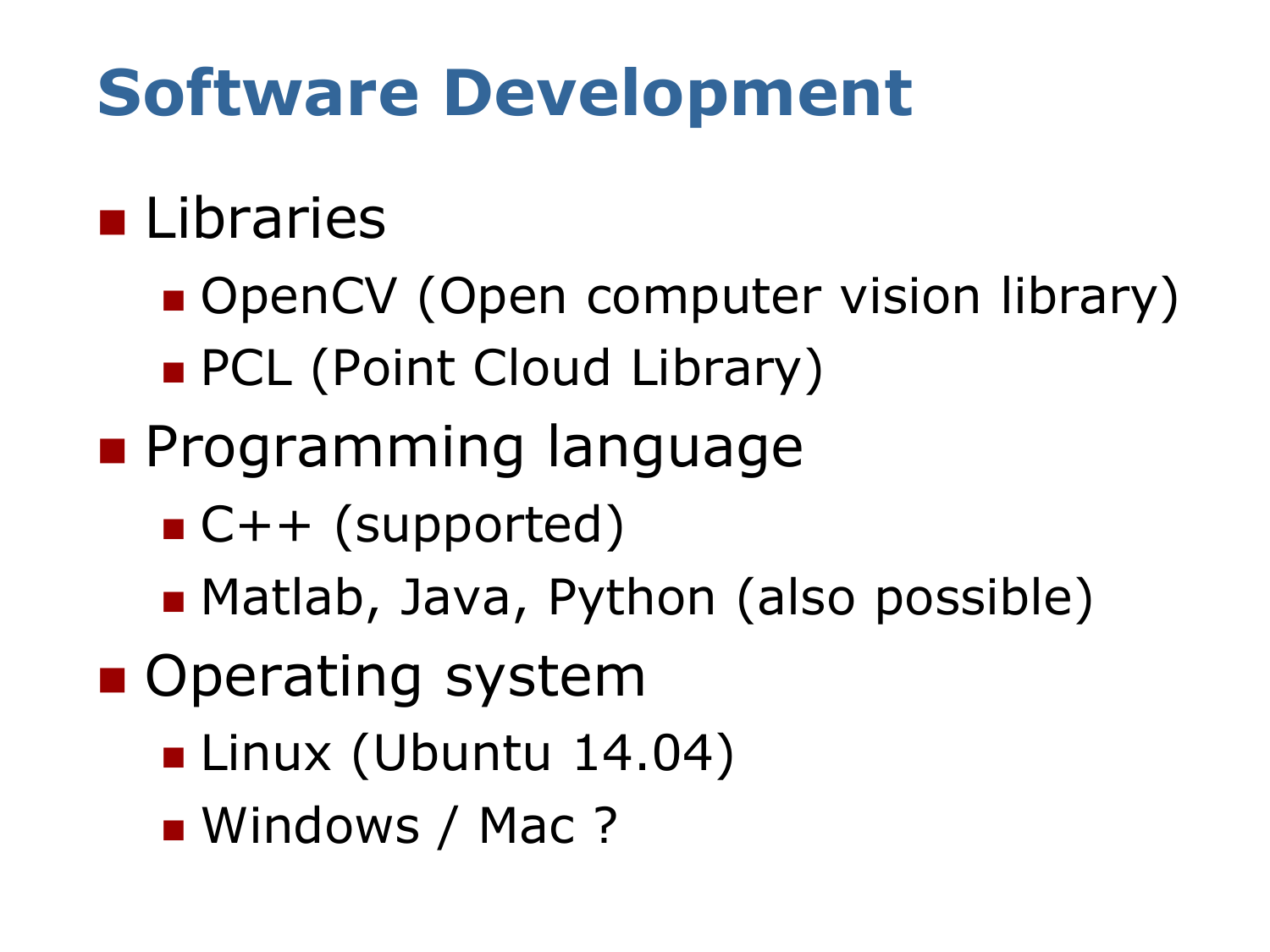# **Versioning Tool: Subversion**

- **Useful for cooperative development** and version tracking
- **Stores every change made to the** code
- Allows to go back to any intermediate revision
- Supports to merge different versions
- **Inherently multi-user**
- See course website for tutorials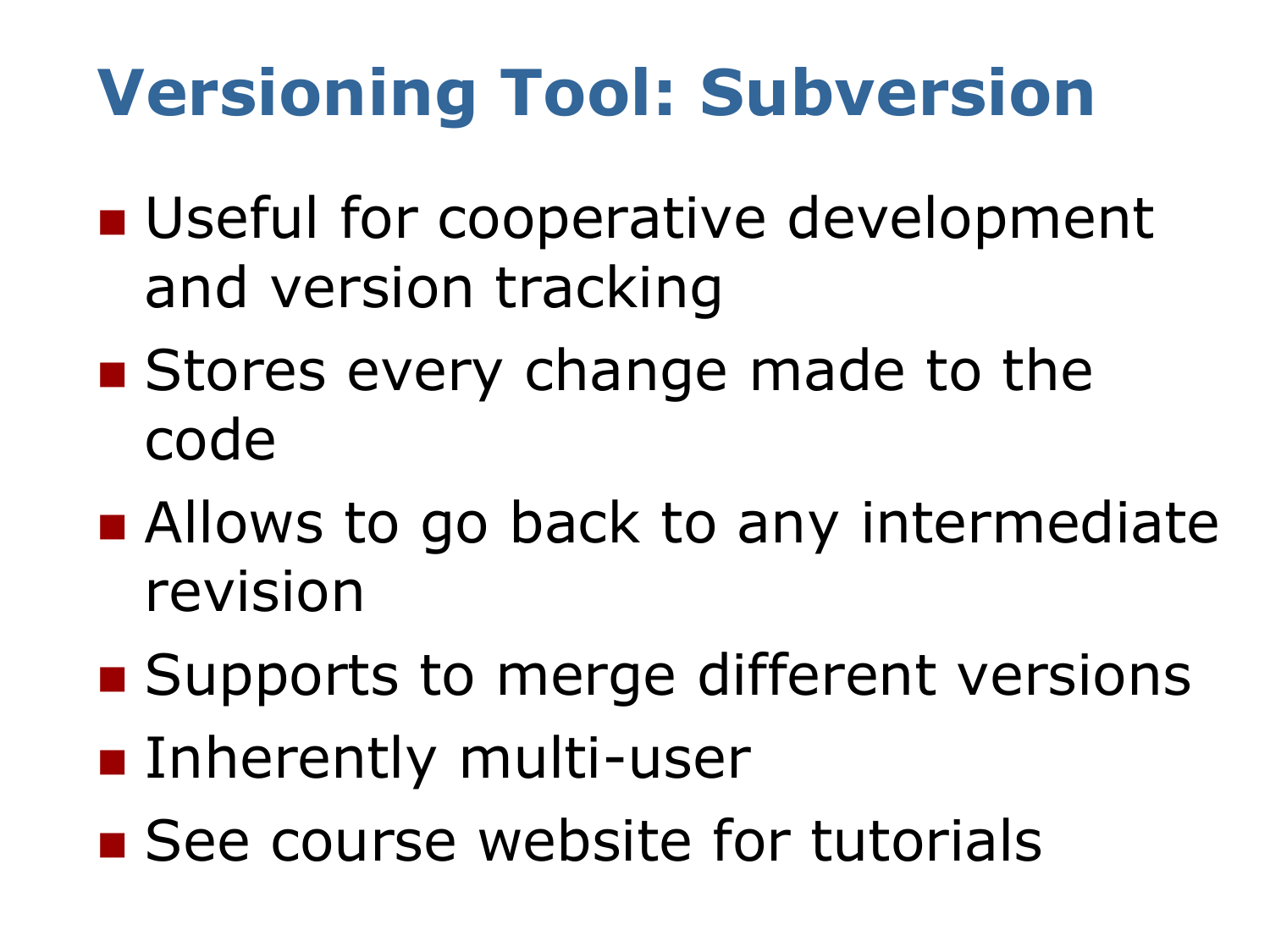### **Team Setup**

…

- **Find your team mates**
- Get familiar with your tasks
- Create a work plan
	- **Split it up into subtasks**
	- Decide on task assignments
	- **Define your deadlines within teams**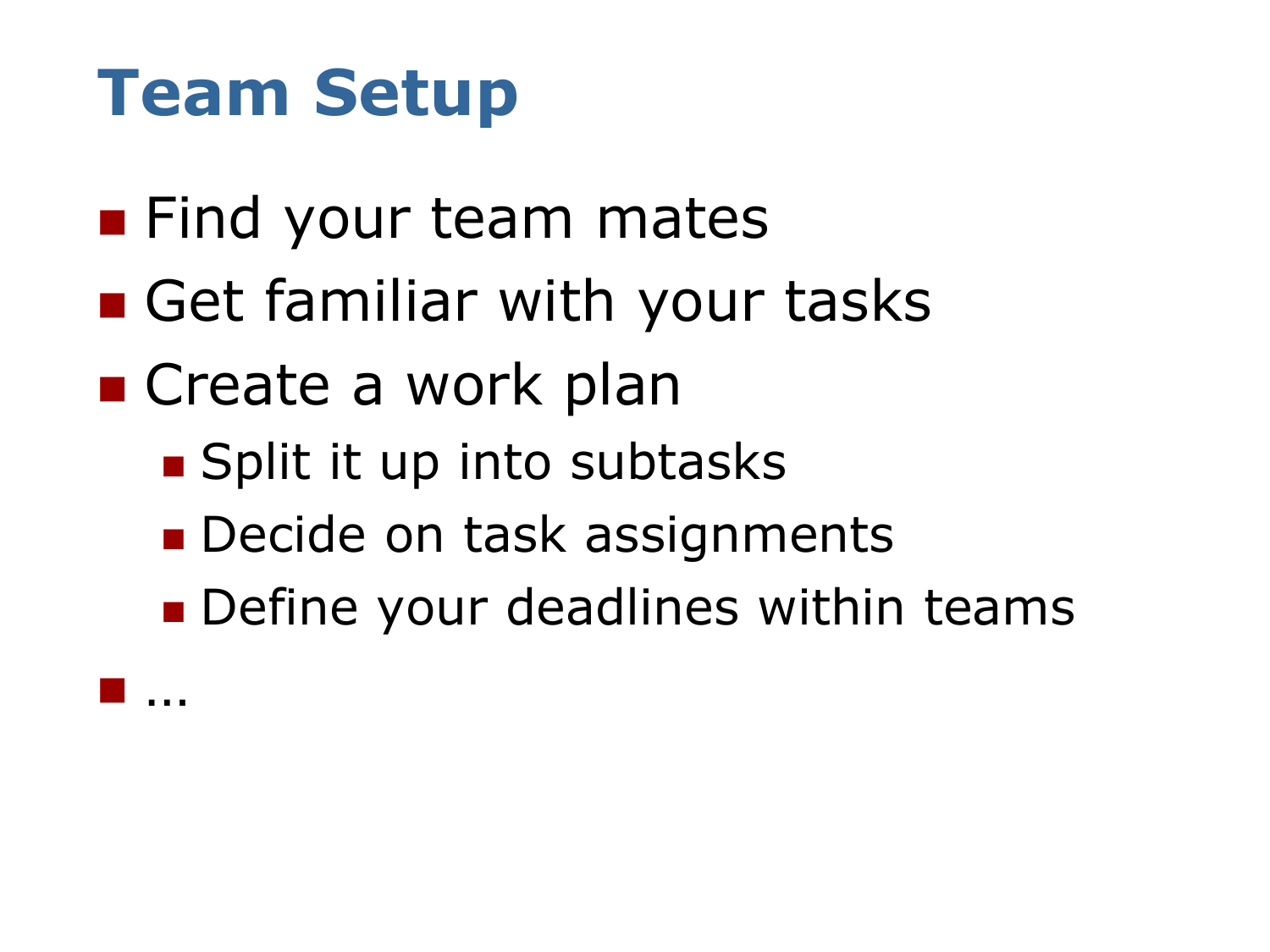### **Framework Setup**

#### ■ Website:

ais.informatik.uni-freiburg.de/teaching/ss15/practical

#### SVN repository:

https://aissvn.informatik.unifreiburg.de/svn/studentprojects-parking-space-detection/

- **Try out examples from OpenCV tutorial**
- **EXTERGE Create your own svn repository**